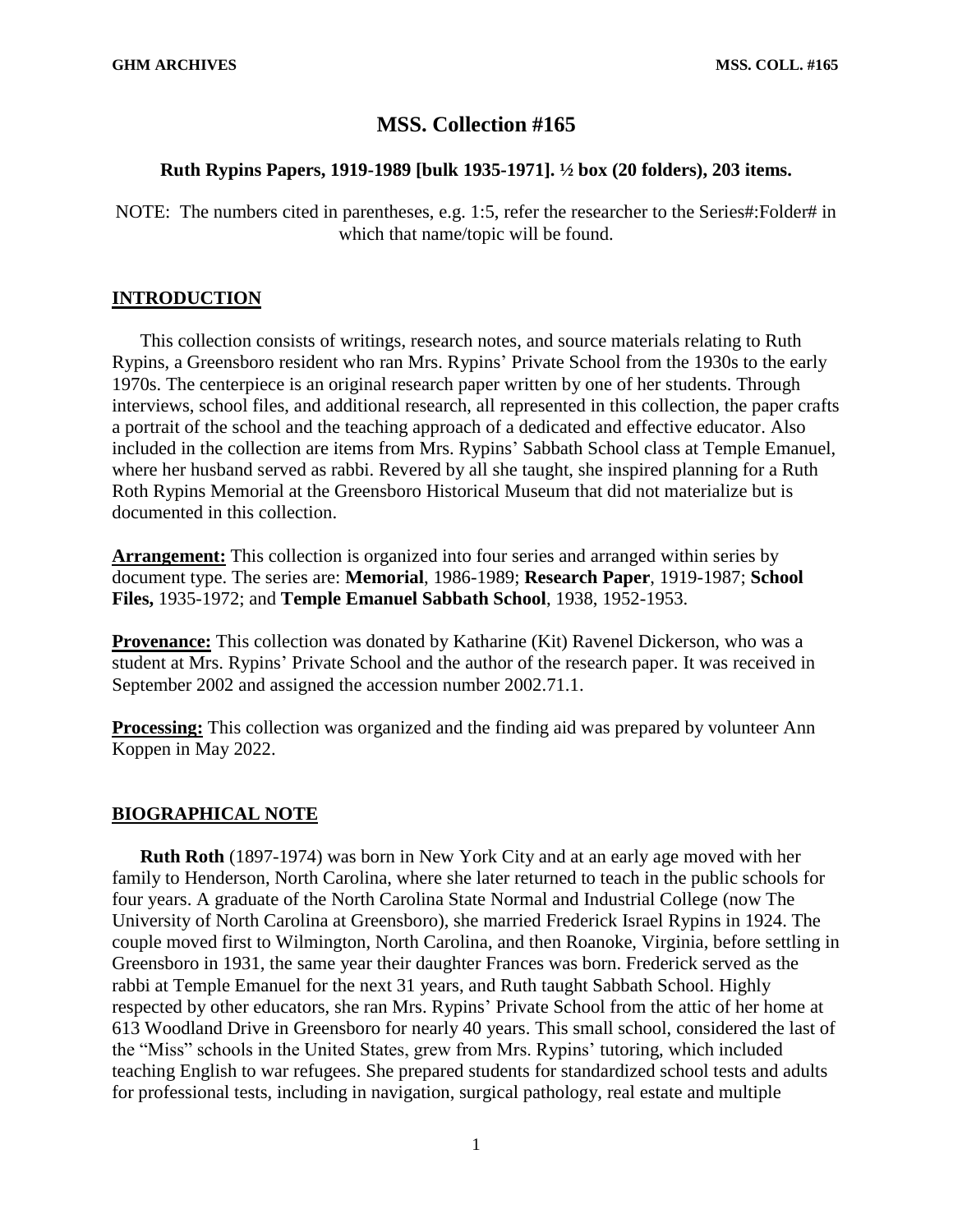languages. The school started with one-year enrollments for remedial learning or preparatory school placement and, at its height, offered a three-year high school program for up to 11 students, with a few graduating classes. The curriculum was rigorous, the school's reputation excellent, and Mrs. Rypins placed her students in leading schools. She was renowned for being able to teach almost anything to anyone. She was also influential in organizing the Susan B. Dudley branch of the YWCA in Greensboro's African American community, and she was active in the Sisterhood of the National Council of Jewish Women and the Eastern Music Festival. Ruth Rypins ran her school until the age of 75 and died two years later.

**Biographical Sources:** The biographical information was acquired from the Greensboro city directories, Ruth Rypins' obituary (*Greensboro Daily News,* July 6, 1974), and the research paper entitled "The Teacher Who Never Knew a Dumb Child" (2:2), which is the centerpiece of this collection.

## **SCOPE & CONTENT NOTE**

The types of materials in this collection include correspondence, notes, a map, a photograph, and printed materials. The highlight of the collection is Kit Ravenel Dickerson's original research paper about Ruth Rypins, while her notes for it and much of her source material are also included. Interviews conducted by Kit Dickerson were a key source, and her extensive notes from interviews with former students and parents, friends of the family, synagogue colleagues, and a long-time housekeeper reveal the range of Ruth Rypins' teaching (2:4). Original school files on students, student work, and curriculum from Mrs. Rypins' Private School (Series 3) and her Sabbath School class (Series 4), as well as Kit Dickerson's summary notes on these (2:5), round out the research materials. Later correspondence and notes document the preliminary planning for a Ruth Rypins Memorial (1:1-2).

#### **SERIES DESCRIPTIONS**

#### **1. Memorial. 2 folders (3 items). 1986-1989.**

This series documents planning by The Steering Committee for the Ruth Roth Rypins Memorial, which was never realized. A letter from the Steering Committee to the Review Committee of the Greensboro Historical Museum outlines the purpose and proposed nature of that memorial (1:1). Also included are notes from a subsequent meeting, including a memorandum from the Steering Committee summarizing ideas for the memorial (1:2).

#### **2. Research Paper. 11 folders (89 items). 1919-1987 [bulk 1986].**

The final draft of the research paper about Ruth Rypins and supporting research notes are contained in this series. "The Teacher Who Never Knew a Dumb Child" was written by a former student of Mrs. Rypins for a 1986 History of Education class at UNC Greensboro. Kit Ravenel Dickerson conducted written, phone, and in-person interviews with former students, close friends, synagogue colleagues, and the Rypins' housekeeper. Detailed lists of those contacted,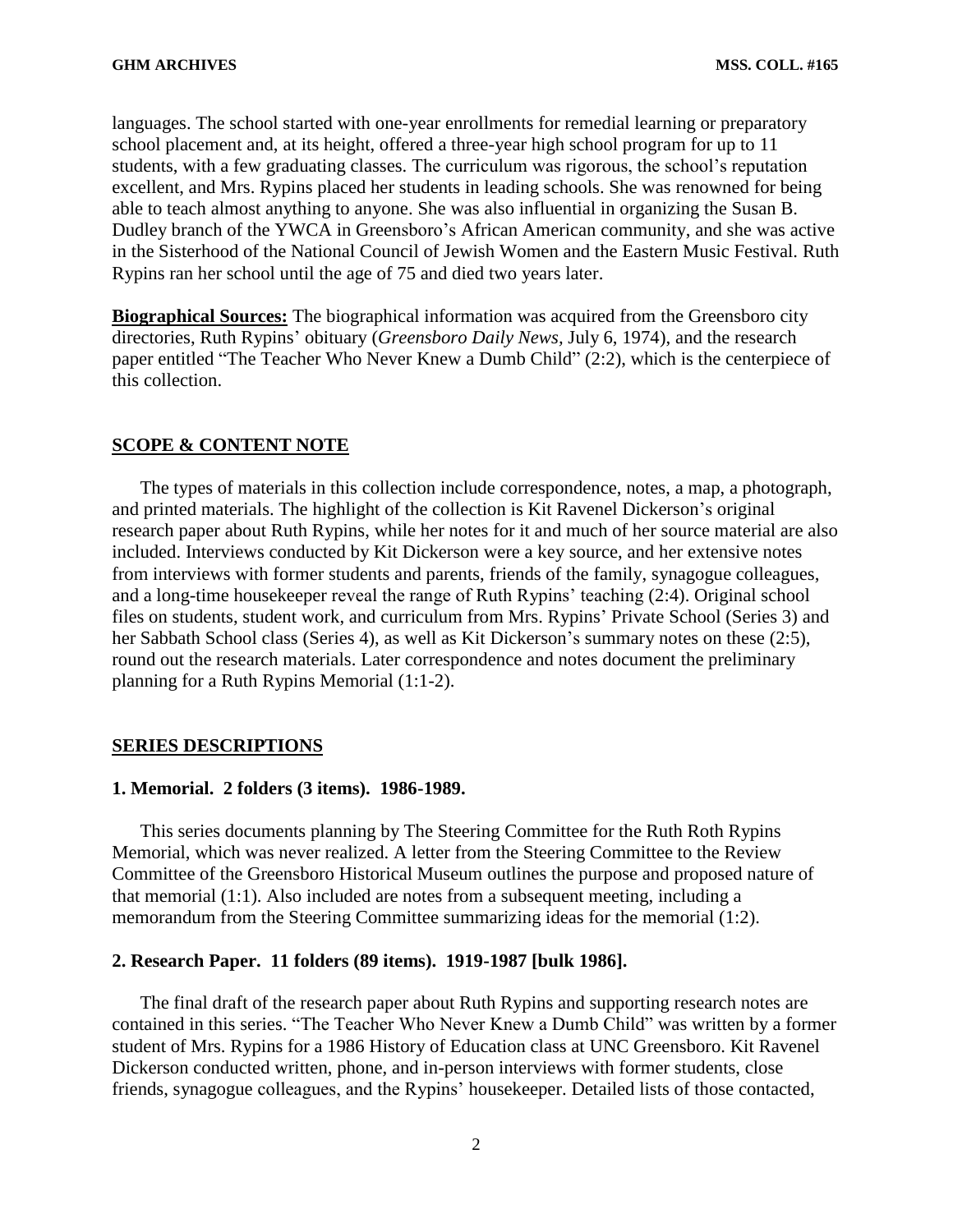notes on all interviews, and some notes by topic, such as tutoring, immigration work, and preparatory schools, are included. The correspondence folder contains a complete listing by year of all students who attended the school (2:1). Dickerson found additional biographical and contextual material in newspaper clippings and the book entitled *Women of Guilford County, North Carolina* (1979). One of the biographical newspaper clippings highlights a controversy over awarding high school diplomas to her graduates and the special consideration given to her students by the Superintendent of Schools at the time (2:10). Other newspaper clippings address trending topics in education when Kit Dickerson wrote the research paper (2:9). Dickerson also took notes on the school files containing student rosters, student information, curriculum, assessments, and teaching materials, all of which comprise the next series.

## **3. School Files. 8 folders (107 items). 1935-1972.**

These original school files, summarized in Kit Dickerson's notes for her research paper (2:5), include correspondence, assessments, student work, report cards, and a school roster. The standardized tests and school assessments reveal the scope and rigor of subjects taught, and the limited samples of student work and report cards provide a glimpse of the quality. Subjects included English, history, mathematics, biology, general science, French, and Latin. One IQ test is included among the standardized tests (3:5). The few pieces of correspondence show Ruth Rypins' connections with leading secondary schools, which some of her students went on to attend. A set of notecards provides the student roster for one school year (3:2).

## **4. Temple Emanuel Sabbath School. 2 folders (4 items). 1938, 1952-1953.**

This series contains a map of the Holy Land (4:2) and records from one Sabbath School class taught by Ruth Rypins (4:1). The latter consist of a class roster, sources used, and the class curriculum, which included Hebrew, Jewish history, and current events.